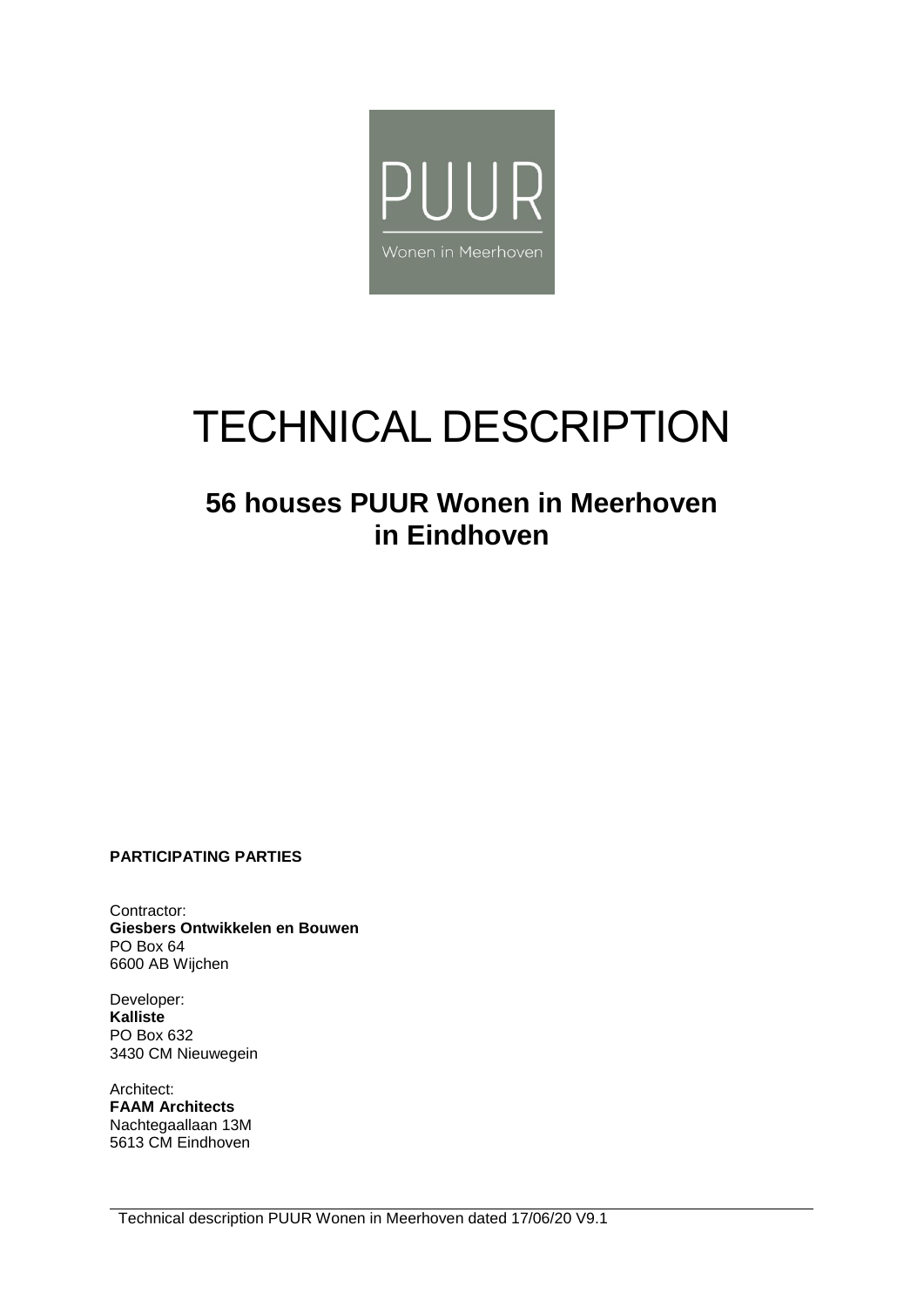## **CONTENTS**

| <u>1</u>       | <b>TECHNICAL DESCRIPTION</b>               | $\overline{2}$          |
|----------------|--------------------------------------------|-------------------------|
|                |                                            |                         |
| 1.1            | Administrative provisions                  | $\overline{2}$          |
| 1.2            | Further provisions                         | 3                       |
| 1.3            | Level and plotting                         | 3                       |
| 1.4            | Groundwork                                 | 3                       |
| 1.5            | Sewage                                     | $\overline{\mathbf{4}}$ |
| 1.6            | Paving                                     | 4                       |
| 1.7            | Boundary partition                         | 4                       |
| 1.8            | Site layout                                | 5556                    |
| 1.9            | Concrete work                              |                         |
|                | 1.10 Brickwork                             |                         |
| 1.11           | System floors                              |                         |
|                | 1.12 Metal structures                      | 6                       |
|                | 1.13 Ducts                                 | 6<br>6<br>7             |
|                | 1.14 Frames, windows and doors             |                         |
|                | 1.15 Stairs and landings                   |                         |
|                | 1.16 Roof structure and roofing            | $\overline{7}$          |
| 1.17           | Sheds                                      | $\overline{7}$          |
| 1.18           | Rainwater drainage                         | 8                       |
| 1.19           | Plasterwork                                | 8                       |
|                | 1.20 Tiling                                | 8                       |
| 1.21           | Flooring                                   | 9                       |
| 1.22           | Metal and plastic works                    | 9                       |
| 1.23           | Interior carpentry and interior outfitting | $\boldsymbol{9}$        |
| 1.24           | Glazing                                    | 10                      |
| 1.25           | Paintwork                                  | 10                      |
|                | 1.26 Water system and plumbing             | 10                      |
| 1.27           | Heating system                             | 12                      |
| 1.28           | Mechanical ventilation                     | 12                      |
| 1.29           | <b>Electrical system</b>                   | 12                      |
| 1.30           | General                                    | 13                      |
| $\overline{2}$ | <b>GENERAL</b>                             | 16                      |
| $\overline{3}$ | <b>FINALLY</b>                             | 16                      |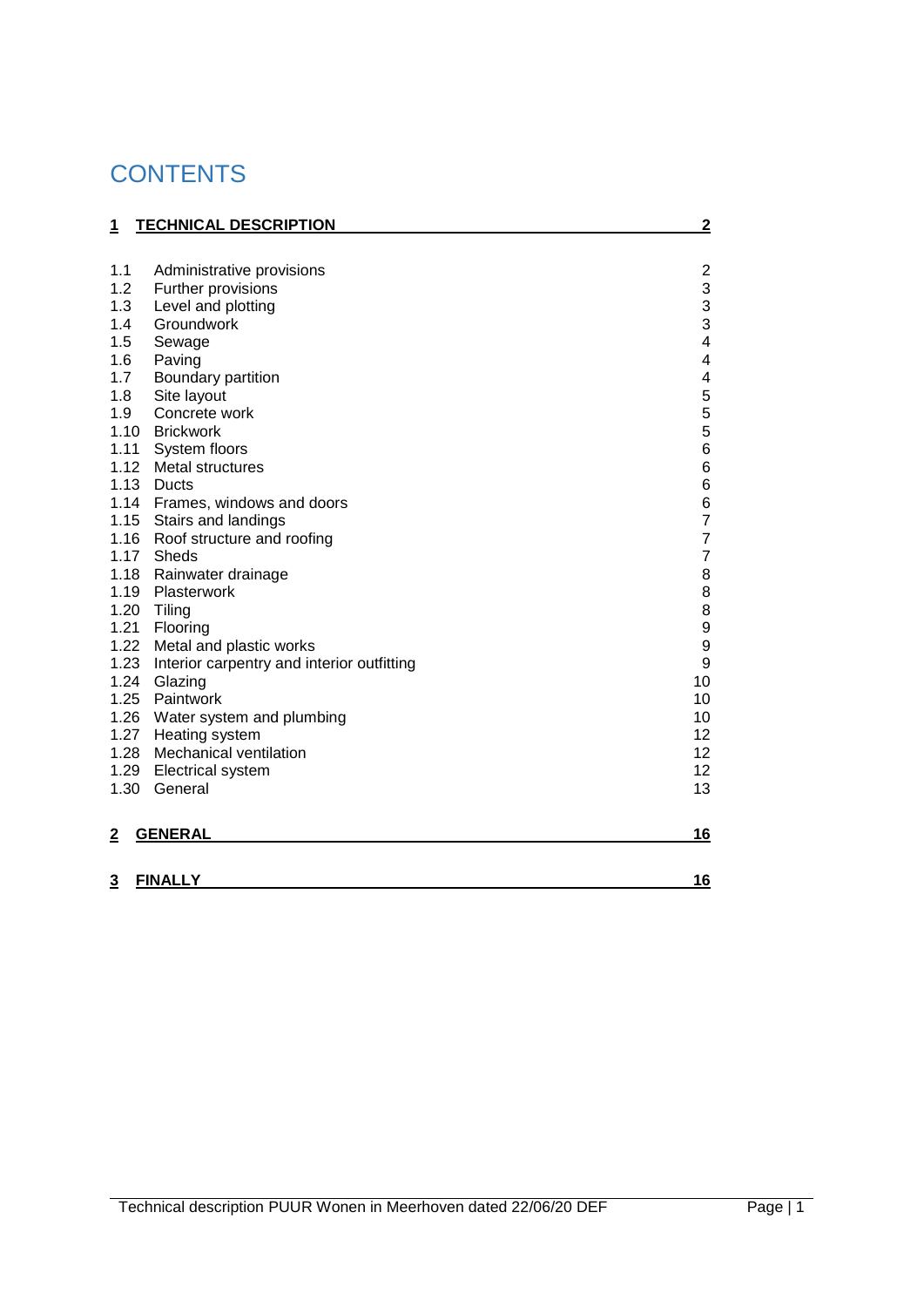## <span id="page-2-0"></span>1 TECHNICAL DESCRIPTION

In Eindhoven, 56 unique houses are being built in the PUUR Wonen plan in Meerhoven. The plan is designed by FAAM Architects.

Where reference is made in this technical description to "houses", this refers to the 56 houses, unless otherwise indicated. "Drawings" refers to the sales drawings of the houses.

## <span id="page-2-1"></span>1.1 Administrative provisions

#### *Priority Woningborg provisions*

Regardless of what is stated in this technical description, the regulations, rules and standard conditions used and prescribed by Woningborg apply in full.

In case any provision in this technical description should be incompatible with Woningborg, or should be detrimental to the acquiring party, the aforementioned provisions of Woningborg will always prevail.

#### *The following regulations are applicable:*

- Provisions of local utilities, the Buildings Decree and the further regulations and provisions of the Municipality of Eindhoven, as applicable to the environmental permit.
- All standard sheets applicable according to the Buildings Decree, as published by the Netherlands Standardization Institute (NNI).
- In case of any contradiction between the facade images and floor plans in the sales brochure, this technical description with the accompanying separate sales drawing will prevail over the facade images and drawings in the sales brochure.
- This technical description forms a whole with the sales drawings. The indicated materials and dimensions are indicative. In reality, (minor) deviations due to construction methods and/or regulations by the authorities or utilities may be possible with regard to both the description and the drawings, without any rights being derived therefrom.
- The perspective drawings in the general sales brochure give an impression, the actual colours of, among other things, facing bricks, paintwork and roofing materials may vary. No rights can be derived therefrom.
- Despite the fact that the situation drawing has been produced with the greatest possible care, we cannot accept any liability with regard to deviations in the plot size (both positive and negative).
- The living environment is designed according to the guidelines of the municipality. Changes to the location of parking spaces, footpaths and cycle paths, green areas, etc., may occur and are not the responsibility of Giesbers.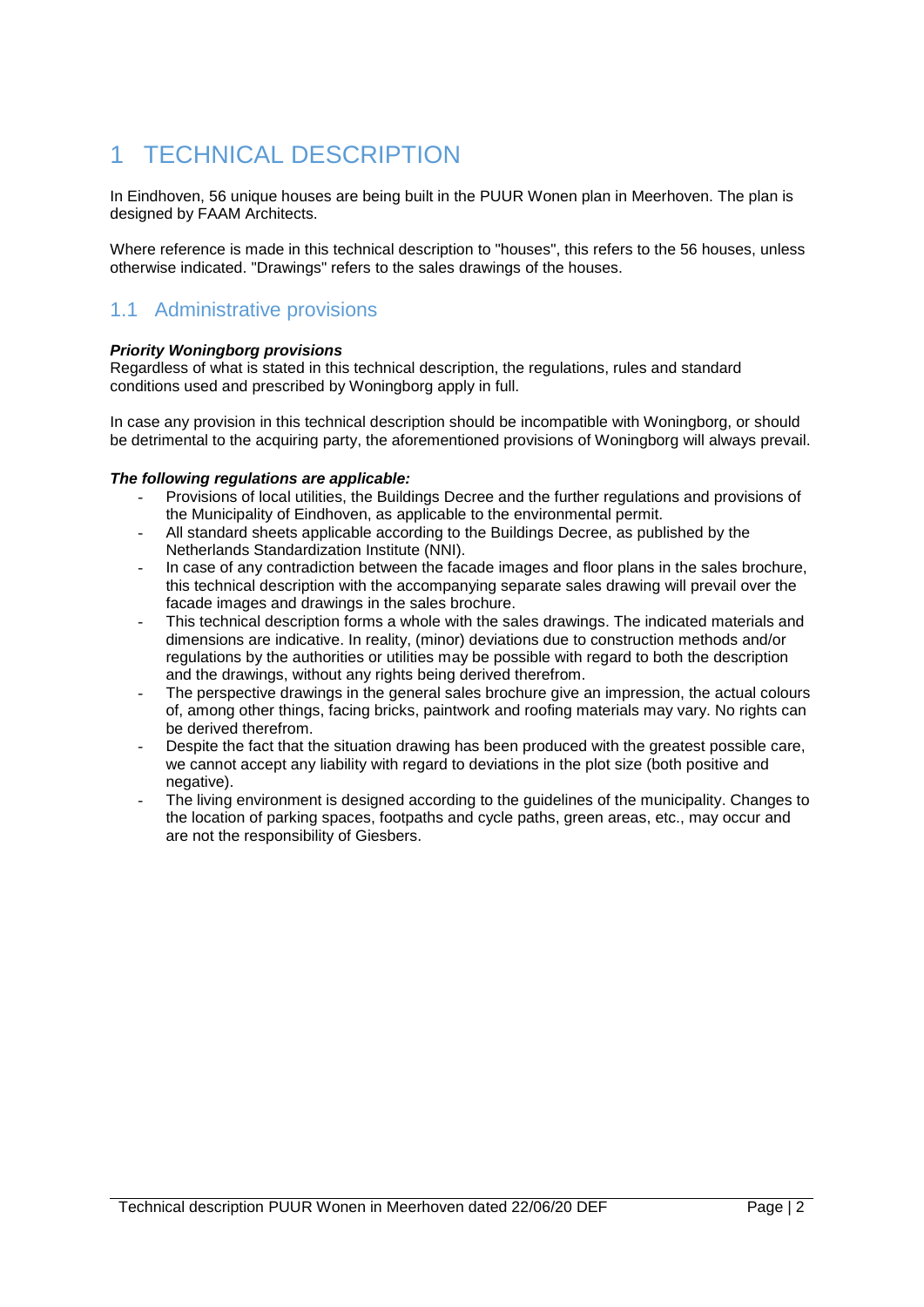In the Netherlands, the Buildings Decree applies. The Buildings Decree formulates housing and building requirements that building plans must meet in order to be eligible for an environmental permit. The Buildings Decree has specific designations for the various spaces. For example, living room, bedroom, hallway or attic are no longer used, but instead use is made of accommodation, circulation or unnamed space. In the interests of clarity, this technical description uses the 'old and established' designations. For the sake of completeness, the designations as used in the Buildings Decree are given below.

| Space designation on the drawings          | Space designation according to Buildings |
|--------------------------------------------|------------------------------------------|
|                                            | <b>Decree</b>                            |
| Hall - entrance - landing - corridor       | Circulation space                        |
| Meter cabinet - technical space            | <b>Technical space</b>                   |
| Kitchen - living room - bedroom            | Accommodation space                      |
| Toilet                                     | Toilet space                             |
| Bathroom                                   | Bathroom space                           |
| Cupboard - cleaner's cupboard - hobby room | Other user function                      |
| Attic                                      | Unnamed space                            |
| Shed                                       | Storage space                            |

## <span id="page-3-0"></span>1.2 Further provisions

#### *Delivery time*

Delivery of the houses will take place within a deadline, which is further mentioned in the building contract.

#### *Access to the construction site*

During the construction of your house, you as a buyer are invited to visit the work in progress. In connection with safety regulations is not permitted to enter the construction site unsupervised.

#### *Third party activities*

Work by personnel and/or third parties who are not employed by Giesbers is expressly not permitted during construction.

## <span id="page-3-1"></span>1.3 Level and plotting

The level from which all heights are measured corresponds to the top of the ground floor of the house. All height dimensions shown in the drawing are determined on the basis of this level. This exact level, as well as the building lines (the facade line of the house) and site boundaries are determined in consultation with and on the instructions of the municipality.

According to the Buildings Decree, the threshold at the front door of the house may not be higher than 20mm above the finished floor.In execution, approximately 35mm will be maintained between the top of the threshold and the top of the concrete floor to avoid problems with floor finishes (such as tiles and parquet). A space of approx. 15mm is reserved for the floor finish.

## <span id="page-3-2"></span>1.4 Groundwork

The necessary groundwork will be carried out for the foundations, pipes, cables, paving, etc.

The gardens will be finished with excavated soil, as already present on the site. To prevent excess rainwater from not being properly drained off, it is important not to pave the entire garden. In addition, a fully paved garden causes so-called 'heat stress'. The garden and indirectly the house is heated and reflects the heat, making it no longer pleasant to sit in the garden. So keep this in mind when landscaping the garden.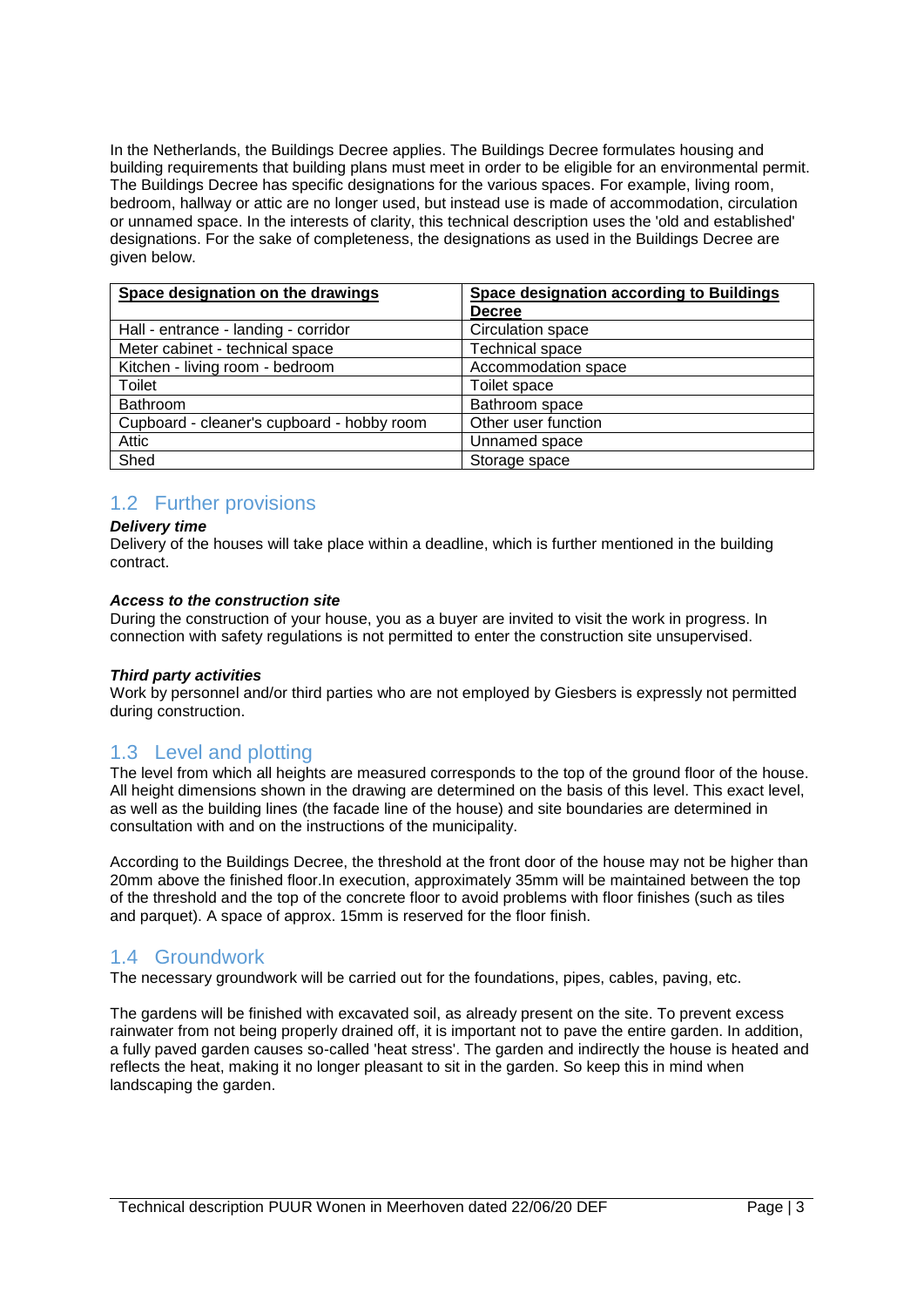## <span id="page-4-0"></span>1.5 Sewage

The indoor plumbing and site drainage system is made of plastic pipes with the necessary fittings and connected to the municipal sewerage system. The diameter of the different sewer pipes is according to the regulations. The sewer connection to the municipal sewerage system is carried out according to the standards and in consultation with the municipality and is included in the purchase and contract price.

The rainwater is discharged above ground and via the surrounding planning area.

#### *Record drawing*

Information about the position of your site drainage will be processed by the installer on a record drawing and provided to you upon delivery.

#### *Flooding*

Residents of newbuild houses are regularly confronted with flooding in the garden and sometimes even more annoying, water in the shed.

In general, flooding often occurs in areas with poorly permeable soil and especially in gardens that are fully paved.

Unfortunately, flooding cannot always be prevented.

In order to prevent or limit flooding at your new home as much as possible, you will have to take adequate measures yourself.

We urgently advise you to seek advice from an expert in the design and landscaping of your garden. In any case, take the following into account when designing and landscaping your garden:

- Ensure a sufficient gradient of the pavement from the house and/or shed to the public boundary partition;
- Do not pave the entire garden, but keep areas free for greenery
- Whether or not to apply waterproof or permeable paving;
- Any measures to be taken in the ground;
- Keep 'strips of land' clear around the house, shed and any other outbuildings/structures;
- Load-bearing capacity of the ground to accommodate (heavy) transport;

A correct gradient of your garden towards public areas is important. Giesbers is neither responsible nor liable for the landscaping of your garden.

## <span id="page-4-1"></span>1.6 Paving

The front of the Parktuin (XL) type houses are provided with a 80m-deep pavement, consisting of concrete tiles 40x40cm across the full width of the house. A 80cm-deep pavement with concrete tiles of 40x40cm will also be laid in front of the sheds of construction numbers 24, 25, 26, 27, 28, 29 and 30. The entrance to the Parkzicht type houses (between the sheds, under the pergolas) will be paved with concrete tiles of 40x40cm.

## <span id="page-4-2"></span>1.7 Boundary partition

Where indicated on the situation drawing, boundary partitions consisting of a hawthorn hedge with a height of approx. 0.6m are used. On the side boundary partitions as well as the boundaries between the houses, green fencing will be installed, from the line of the rear facade of the house towards the backyard consisting of mesh fencing with vegetation (planting material Hedera/climbing plants or equivalent at a height of approx. 0.6m). The height of this boundary partition (=height of mesh fencing) is approximately 180cm. Where necessary, the boundary partitions are indicated by means of short pickets.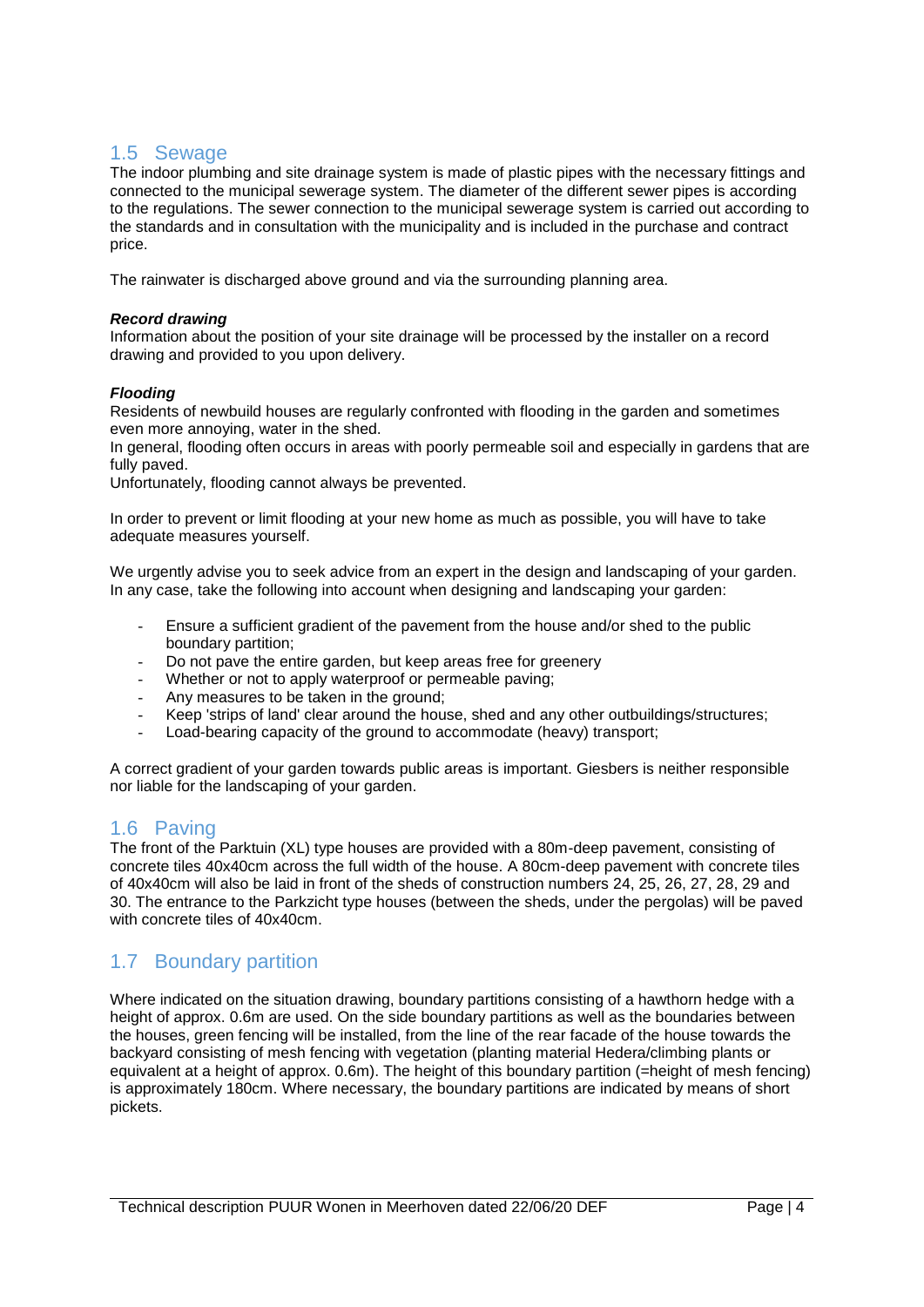## <span id="page-5-0"></span>1.8 Site layout

All houses border a common courtyard. In cluster B and C, this courtyard is car-free. The surfacing of the courtyards consists of loose-fill surfacing, such as Gralux (or equivalent). The parking spaces are provided with open paving consisting of open concrete bricks. There are also spacious plant areas with ornamental grasses, a number of flowering plants and a number of multi-stemmed trees. Each courtyard is provided with a seat (picnic table). Each courtyard has access to the green surrounding public area via stairs consisting of steps made of concrete bands, etc., as indicated on the situation drawing.

An owners' association is established for each common courtyard. This association also arranges the maintenance of the courtyards. Establishment of the owners' association is included in the purchase price of the houses.

Greenery, etc., are not included in the Woningborg guarantee scheme. Planting of the green spaces depends on the planting season.

Het plan voorziet in het vergroten van de biodiversiteit. Op verschillende plaatsen in het plan zullen daarvoor nestkasten worden aangebracht voor egels en vogels.

## <span id="page-5-1"></span>1.9 Concrete work

#### *Foundations*

The foundations of the house consist of a concrete foundation on concrete piles. All foundations are carried out according to the drawings and calculations of the structural engineer.

The houses are basically built without accessible crawl space underneath the house. The utilities (district heat connection) may require an inspection hatch near the meter cupboard . If applicable, this will be indicated by means of an erratum.

#### <span id="page-5-2"></span>1.10 Brickwork

#### *Outdoor brickwork*

The exterior facades are partly made of facing bricks, in accordance with drawings and the colour and materials schedule. The expansion joints in the brickwork comply with the specifications of the manufacturer and structural engineer. Expansion joints will not be further finished. The facades are provided with cavity insulation, with random bond brickwork. The facing bricks above the window frames are supported by steel lintels, colour in accordance with the colour scheme. The pointing is slightly deepened with pointing mortar, colour in accordance with the colour scheme.

#### *Load-bearing internal walls, front and rear facades and light partitions*

CLT which stands for **C**rossed **L**aminated **T**imber is completely solid and made of multiple layers of wood. By gluing layers in transverse direction and layers in longitudinal direction, the warping of the wood is reduced to a negligible level. In this way, the requirements of modern building materials are certainly met. CLT is a solid prefabricated wood element that inhibits heat transfer and can withstand forces at the same time. It is fireproof and has good soundproofing properties. This has positive influence on people's well-being.

The application has one-sided visible quality "AB". This visible quality is applied to houses, schools and offices, among others. The visible layer is made of pinewood. It is sanded on one side and not further finished.

The non-load bearing internal walls are made of a light internal wall system of metalstud with plasterboard without backing. The internal walls are finished wallpaper with the exception of those where tiling is provided.

The front and rear facades and roof structures are made of HSB (timber frame construction), provided with Fermacell cladding or equivalent material and wallpaper ready.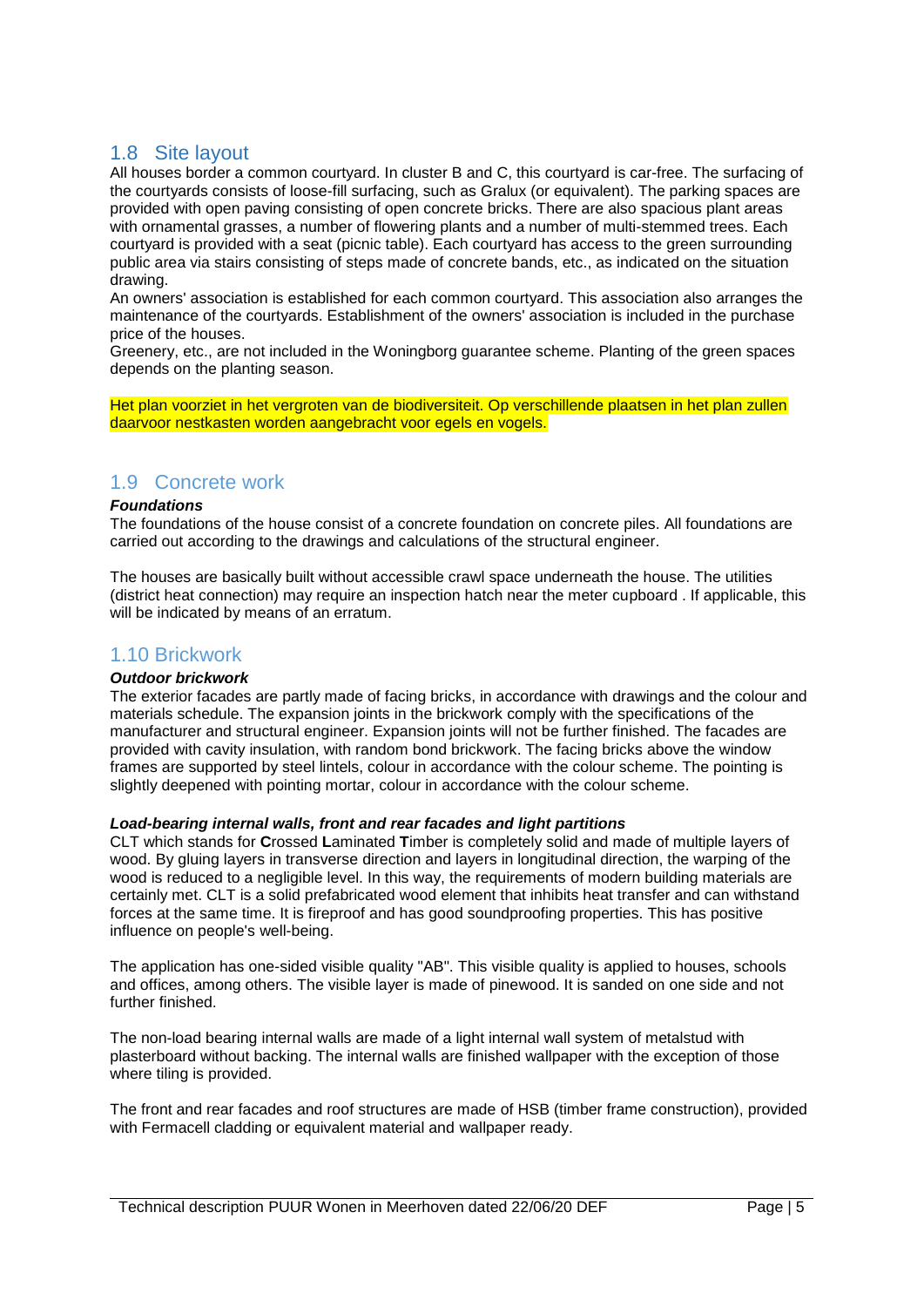## <span id="page-6-0"></span>1.11 System floors

The ground floor of the houses consists of an insulated concrete system floor.

The upper floors are designed as a solid wood floor (CLT). The underside of the floors is made of wood, 'visible' class, without further finish.

The application has one-sided visible quality "AB". This visible quality is applied to houses, schools and offices, among others. The visible layer is made of pinewood. It is sanded on one side and not further finished.

All floors on the ground floor (concrete), first floor and possibly second floor (wood), are be finished with cement screed, thickness approximately 70mm. It is laid floating on the wooden floor(s).

### <span id="page-6-1"></span>1.12 Metal structures

To support the floor, roof and facade structures, lintels, columns, beams and trusses are provided with the necessary anchorages, according to the structural engineer's specifications.

## <span id="page-6-2"></span>1.13 Ducts

#### *Exhaust ducts*

The mechanical ventilation system is placed in the technical space. The supply and exhaust of the mechanical ventilation and the sewer vent pipes are extended to the roof. Due to the location of the house, it may be necessary for the supply unit of the mechanical ventilation not to pass through the roof. In these houses, supply will take place through the side facade directly behind the mechanical ventilation system.

#### *Ventilation*

The houses will be provided with a mechanical ventilation system with heat recovery. This involves both blowing in and extracting air through wall or ceiling valves.

The exhaust valves are calculated in accordance with the applicable regulations and placed in the corresponding areas. In the technical space, the valve is placed near the ventilation box.

On the sales drawing, the extraction and inlet points are indicated indicatively. The exact number and the exact position of the points are determined depending on the structural possibilities/requirements of the installer and cannot be moved.

## <span id="page-6-3"></span>1.14 Frames, windows and doors

#### *Exterior frames, windows and doors*

The facade frames are made of hardwood with insulating multilayer glazing (slightly tinted), except for the sheds. The exterior frames and windows are provided with the necessary panelling, cavity battens and films. The panel filling between the frames is provided with Rockpanel.

The tilt&turn windows as shown on the drawings are executed as inward turning windows made of hardwood.

The entrance door to the house consists of a flush door with a narrow sidelight. The garden door(s) is (are) made of hardwood and insulating multilayer glazing fitted with solar control glazing (slightly tinted).

All wooden frames, windows and doors are factory varnished. The inside of the frame has the same colour as the outside. The outer frames that extend to the level are provided with an artificial stone sill. The weathering under the window frames in the brickwork are made of aluminium in accordance with the colour scheme.

The gardens on the courtyard side are closed off by a metal bar gate with electronic lock, with which the gate can be unlocked from the house.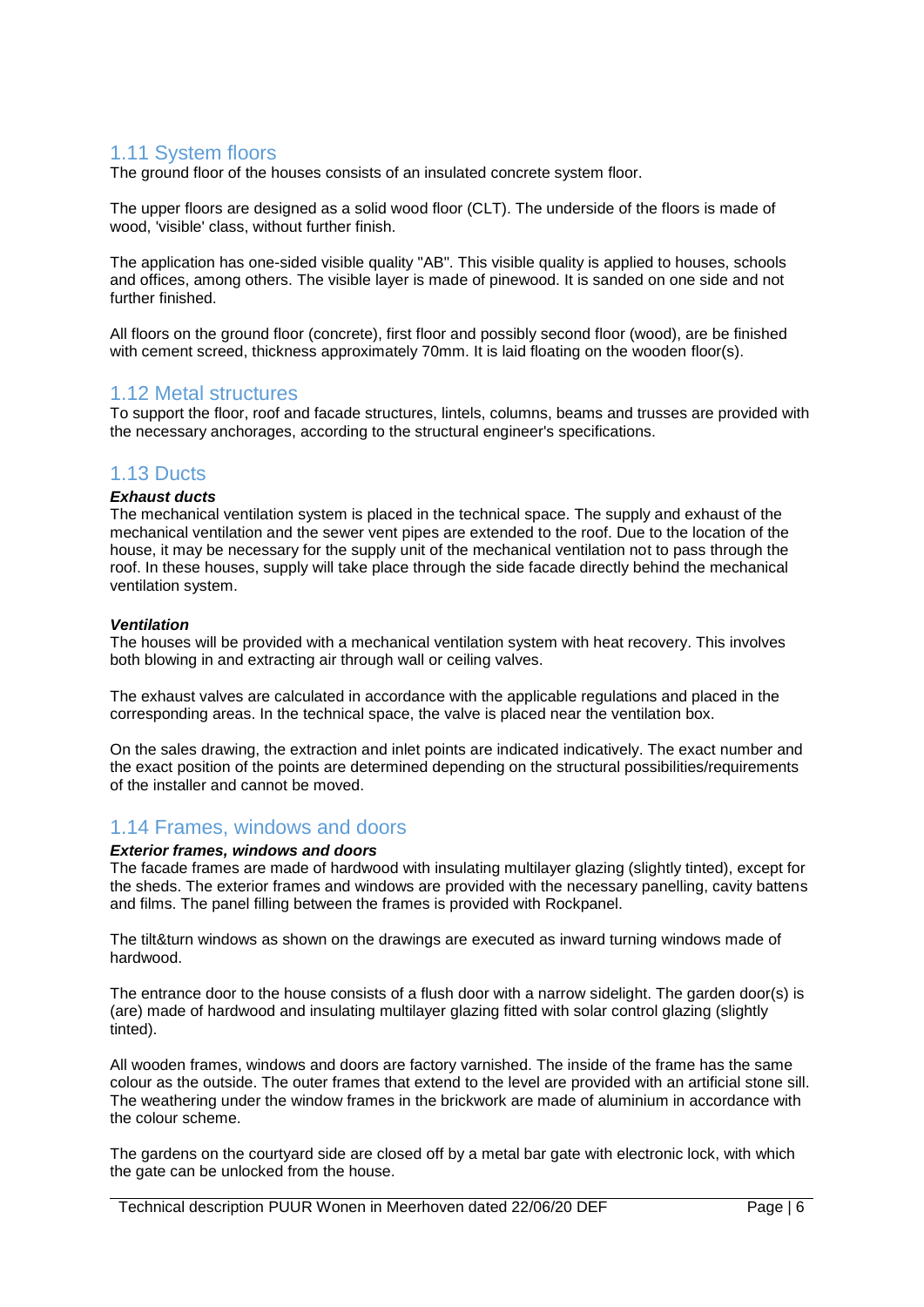#### *Interior frames and doors*

The inner frames consist of factory enamelled sheet steel assembly frames, colour white. The frames at construction numbers 2, 3, 6, 11, 15, 16, 17, 18, 29, 32, 33, 34, 35, 36, 39, 40, 41, 49, 50, 51, 52, 53, 54 and 55 consist of a slender window head with skylight. In the meter cupboard and understairs cupboard, the frames consist of a panel, colour white.

The frames of the other construction numbers have no window light.

The interior doors of all houses consist of factory lacquered rebated doors. These are hung on lift-off hinges.

All interior doors are fitted with door handles and escutcheon plates, with the exception of the meter cupboard door. This is fitted with a knob instead of a door handle. The doors of the toilet and bathroom are fitted with a free and occupancy lock. The door of the meter cupboard is fitted with a lock. The other interior doors are fitted with a latch.

The meter cupboard door is provided with ventilation grilles at the top and bottom of the door in accordance with the requirements of the utilities.

#### *Window sills*

Window sills made of artificial stone (in the colour white), thickness 20mm with an overhang of 25mm, are fitted against the inside of the lower walls under the facade frames. Due to the maximum length, the windowsill can be divided into several parts. With the exception of the bathroom.

#### **Hinges and locks**

All windows and doors are fitted with the necessary hinges and locks. The hinges and locks of the facade frames meet the SKG\*\* burglary resistance requirements of the Buildings Decree. The front door and garden doors are fitted with a multi-point locking system, all exterior doors are fitted with cylinder locks that close at the same time). The house is delivered with 6 keys.

All the hinges and locks in the house are made of aluminium.

#### <span id="page-7-0"></span>1.15 Stairs and landings

The staircase from the ground floor to the first floor is a factory primed closed staircase, made of pinewood. The factory primed open staircase from the first floor to the second floor (if applicable) is also made of pinewood. The top and bottom rails and the bars of the balustrade are made of pinewood. The pinewood steps, any risers, stair stringers, recesses, spindle, panelling and balustrade are factory primed and not lacquered.

Fitted along the walls of the staircase is a mahogany handrail on aluminium railings, the handrail is clear varnished.

## <span id="page-7-1"></span>1.16 Roof structure and roofing

#### *Flat roof structure*

Roof penetrations are made in the flat roofs of the houses for the supply and discharge of the mechanical ventilation and the sewer vent pipes. The roof of the house is made of a CLT roof element with insulation, gradient finished with bitumen without ballast layer. The roofs of the houses are made of HSB with insulation, gradient finished with bitumen without ballast layer.

#### <span id="page-7-2"></span>1.17 Sheds

The houses are provided with an uninsulated wooden shed with a flat roof covering and edging strips, fitted with a zinc rainwater drainage system. The floor of the shed is made of concrete. The frame and door of the shed are made of hardwood and glass. The shed is provided with a lighting point (without lamp) at the entrance door.

Technical description PUUR Wonen in Meerhoven dated 22/06/20 DEF Page | 7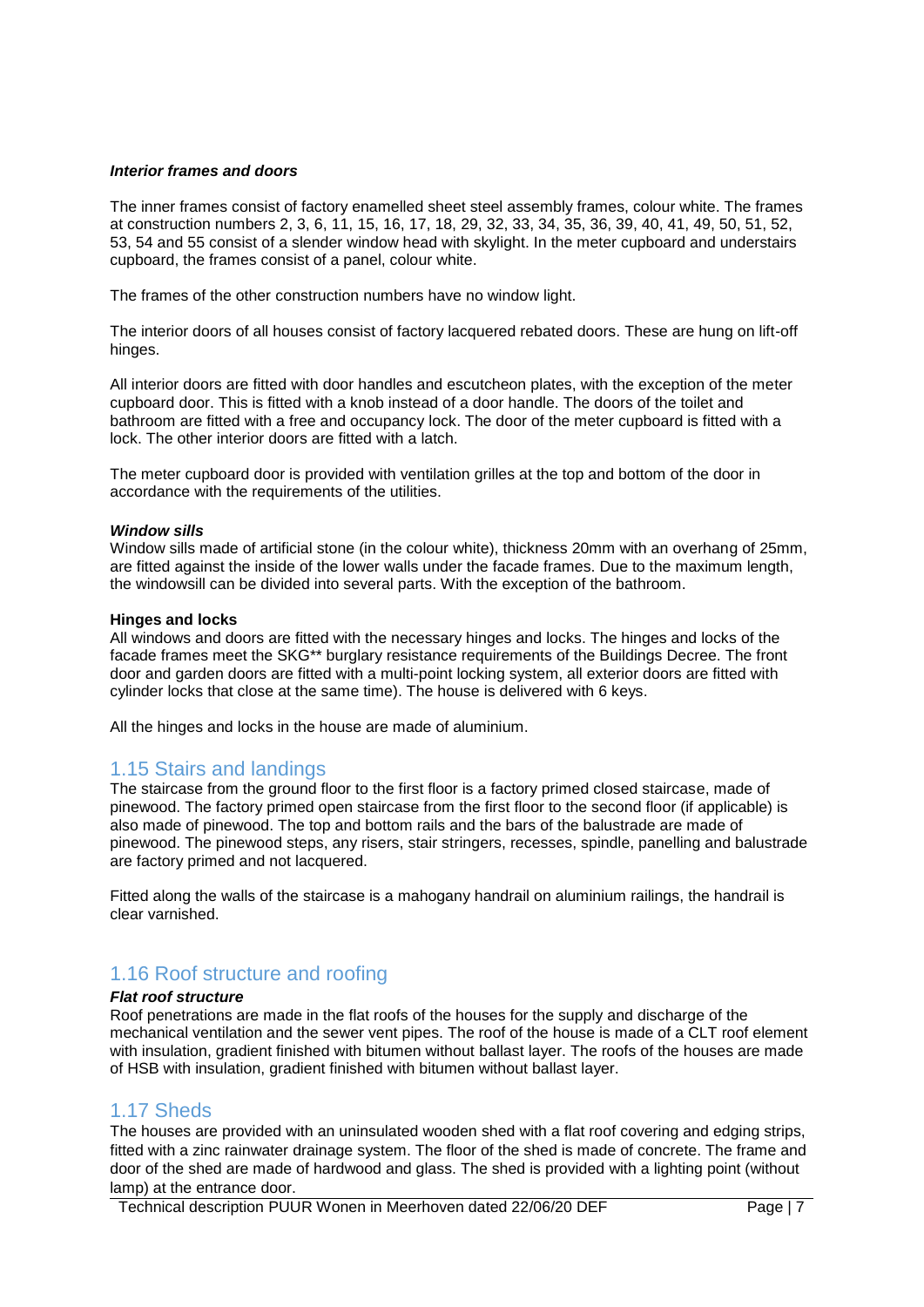### <span id="page-8-0"></span>1.18 Rainwater drainage

The rainwater drains of the house and shed are made of zinc and fixed with the necessary pipe brackets to the facades.

#### <span id="page-8-1"></span>1.19 Plasterwork

Unless otherwise specified, the walls are delivered wallpaper ready\*, in accordance with STABU, Section 40, Appendix A, within group 2. Delivery wallpaper ready means that the walls are not wallpapered, but that they are made flush enough for finishing with thick wallpaper. The largest holes in the walls are sealed off. Smaller holes remain unfinished. Note! It is not always possible to apply distempering, spraywork, textured wall coating or similar directly to the walls, in which case pre-treatment is necessary.

**CLT Walls and ceiling**, The underside of the floors and walls is made of wood classwood, 'visible' class, without further finish, one-sided visible quality "AB". No further finish is applied. When later applying stuccowork, a base of gypsum plaster cladding is necessary.

**HSB Walls,** are provided with a Fermacell or equivalent material plating, wallpapered.

**Metal stud walls internal walls** are finished with plaster, wallpaper ready, with the exception of those where tiling is provided.

The walls above the wall tiling in the toilet and the ceiling of the 2nd floor rooftop unit are finished with textured spray-on finish in the colour white.

The ceiling of the shed consists of an unfinished wooden beam layer.

*\* Wallpaper ready: no (building) wallpaper is applied. Wallpaper ready is a flatness class, any priming to remove the suction effect of the wall is not part of the job. The walls can be wallpapered without any additional structural work. Local unevenness, such as residues of spray plastering, must be removed by the buyer. Depending on the type of wallpaper and the intended quality level, an additional smoothing layer may be required. Such operations are not included in the purchase price.*

## <span id="page-8-2"></span>1.20 Tiling

### *Wall tiles*

#### **For construction numbers 1-4-5-7-8-9-10-12-13-14-19-20-21-22-23-24-25-26-27-28-30-31-37-38- 42-43-44-45-46-47-48-56**

The wall tiles, 600x300mm, white matt or glossy, are applied in a horizontal pattern. The toilet is tiled up to approx. 1.20m high. The bathroom is tiled to the ceiling. The wall tiles are applied with tile adhesive and white grouting.

#### **For construction numbers 2-3-6-11-15-16-17-18-29-32-32-33-34-35-36-39-40-41-49-50-51-52-53- 54-55**

The wall tiles, 250x400mm, white matt or glossy, are applied in a horizontal pattern. The toilet is tiled up to approx. 1.20m high. The bathroom is tiled to the ceiling. The wall tiles are applied with tile adhesive and white grouting.

#### *Floor tiles*

#### **For construction numbers 1-4-5-7-8-9-10-12-13-14-19-20-21-22-23-24-25-26-27-28-30--31-37-38- 42-43-44-45-46-47-48-56.**

The floor tiles are supplied and applied to the floors of toilet and bathroom, without connected grouting to the tiles of the walls. The floor tiles are 600x600 mm, choice of 6 colours. The shower corner in the bathroom is placed on a gradient towards the shower drain.

The floor tiles are grouted in the colour grey.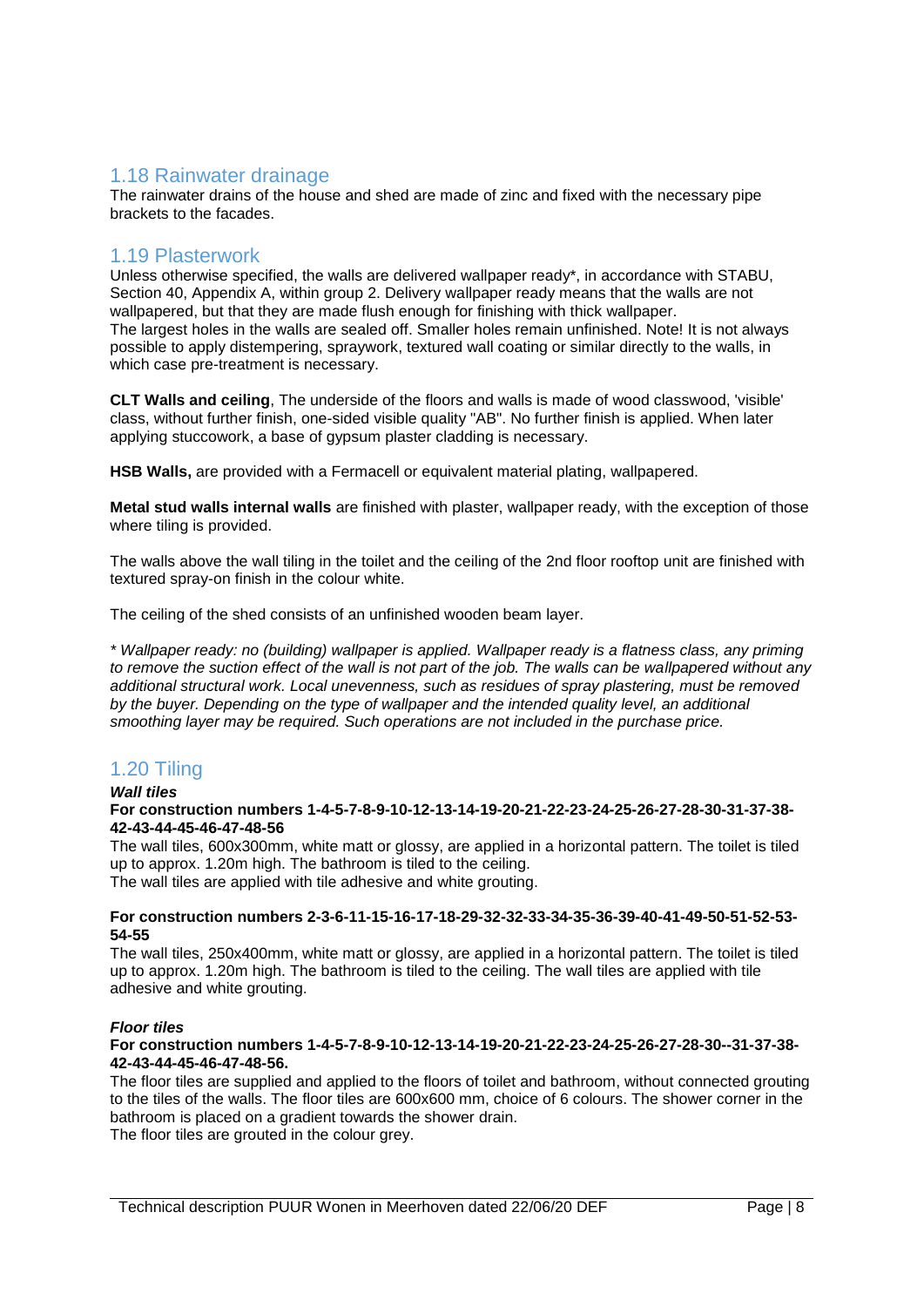#### **For construction numbers 2-3-6-11-15-16-17-18-29-32-32-33-34-35-36-39-40-41-49-50-51-52-53- 54-55**

The floor tiles are supplied and applied to the floors of toilet and bathroom, without connected grouting to the tiles of the walls. The floor tiles are 450x450 mm, choice of 6 colours. The shower corner in the bathroom is placed on a gradient towards the shower drain. The floor tiles are grouted in the colour grey.

At the transition between floor and wall tiles and at the internal corners between the wall tiles, the joints in all houses are sealed in the matching colour white. External corners are provided with an aluminium jolly profile.

The above will be settled with you in the showroom if you do choose tiles other than the standard tiles. A different tile or layout may result in a different cutting loss. More cutting loss means more material is needed.

If you choose for shell, an amount for the sanitary facilities and tiling will be refunded to you via the buyer's wishes. The refunded amounts and descriptions of bathroom/toilet adaptations can be found in the buyers option list.

#### *Sills*

The sills of the interior door frames of the toilet and bathroom are made of blue Belgian limestone, colour dark grey/black.

The other interior door frames are not provided with sills.

### <span id="page-9-0"></span>1.21 Flooring

The screed of the ground floor, first and - possibly - second floor consists of a floating cement screed. This includes the various pipes and ducts for the systems.

You can install your own flooring on this screed. This may be either with a hard or soft finish. When choosing your flooring, take the underfloor heating on the ground floor into account. You need not take any additional acoustic measures, so there is no need for an extra layer of insulation under your own flooring. This would have a negative effect on both acoustics and underfloor heating.

When laying your flooring, make sure that the flooring does not come into direct contact with the walls. So keep the flooring a few millimetres away from all walls.

Also place the skirting board a few millimetres above your flooring so that these do not come into direct contact.

Finally, you can finish the seam between the skirting board and flooring with sealant.

## <span id="page-9-1"></span>1.22 Metal and plastic works

#### *House numbers*

A house number is applied to the facade, as indicated on the sales drawing. The numbers indicated on the sales drawing are construction numbers. House numbers will later be assigned by the Municipality of Eindhoven.

## <span id="page-9-2"></span>1.23 Interior carpentry and interior outfitting

#### *Meter cupboard*

The houses are fitted with meter cupboards according to the regulations of the utilities.

#### *Kitchen outfitting*

The kitchen layout indicated on the floor plan drawing is indicative and not included in the purchase and contract price. The kitchen layouts shown on the sales drawing serve as examples. The standard pipework is based on this example.

All these drawn-in connection points can be placed within the kitchen area before closing date at your own discretion, without payment of additional costs. Of course, the house must continue to comply with current laws and regulations.

Technical description PUUR Wonen in Meerhoven dated 22/06/20 DEF Page | 9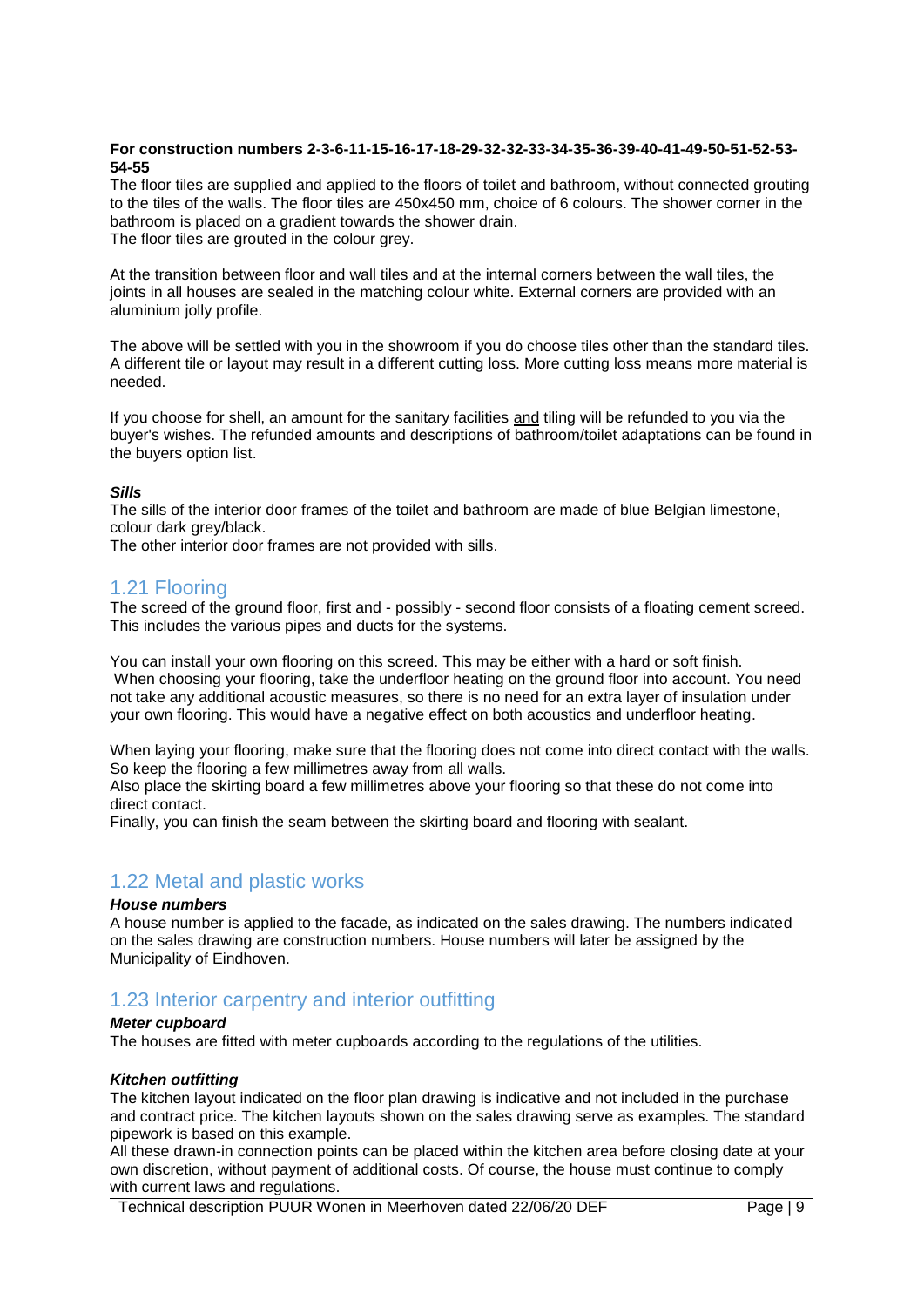Note that the kitchen can always be assembled and installed after delivery.

The purchase price for **construction numbers 02/03/06-11-15-16-17-18-29-32-33-34-35-36-39-40- 41-49-50-51-52-53-54-55** includes a provisional sum of € 3,025 incl. VAT for the kitchen. This provisional sum can be used at the showroom of NUVA Keukens in Bergeijk. You can also choose to have Giesbers settle this amount with the buyer's additional work. The other houses do not have a provisional sum included in the purchase price. NUVA Keukens can advise all buyers about the possibilities for a customised kitchen. Of course you can also go to any other showroom to buy a kitchen.

#### *Skirting boards*

The house is not provided with skirting boards.

#### <span id="page-10-0"></span>1.24 Glazing

All glass openings in the exterior facades are fitted with multi-layered insulating glass with solar control glazing (slightly tinted) in accordance with NEN3569 (reliable glass).

#### <span id="page-10-1"></span>1.25 Paintwork

All interior painting is carried out with a water-based paint according to ARBO requirements.

The stairs are not painted, but will be delivered primed. All materials that are factory treated, such as (interior) door frames and doors, etc., will not be further treated after assembly.

## <span id="page-10-2"></span>1.26 Water system and plumbing

#### *Connection/commissioning costs.*

The installation, connection and commissioning costs of the water system are included in the purchase price. The costs for the delivery of water are for the account of the buyer from the moment of delivery.

#### *Cold water pipe*

From a water meter to be installed in the house by the water supply company in the meter cupboard, a cold water pipe is laid to the next connection points:

- hand basin suite in toilet:
- toilet suite in toilet:
- mixer tap in kitchen, prepared with stop valve;
- washbasin in bathroom;
- shower mixer tap in bathroom;
- toilet suite in bathroom;
- washing machine connection point in indoor storage space.

#### *Hot water pipe*

The following connections are provided with hot water from the meter cupboard:

- mixer tap in kitchen, prepared with stop valve;
- washbasin in bathroom;
- shower mixer tap in bathroom;

#### *Service ducts*

For the out-of-sight installation of pipes on the ground floor and 1<sup>st</sup> floor of the house, vertical pipe ducts and recesses are applied (if necessary) in both staircases, in accordance with the sales drawing.

#### **Sanitary facilities**

The houses are provided with standard sanitary facilities in accordance with the specifications below and the corresponding sanitary and tiling brochure dated 16/06/20.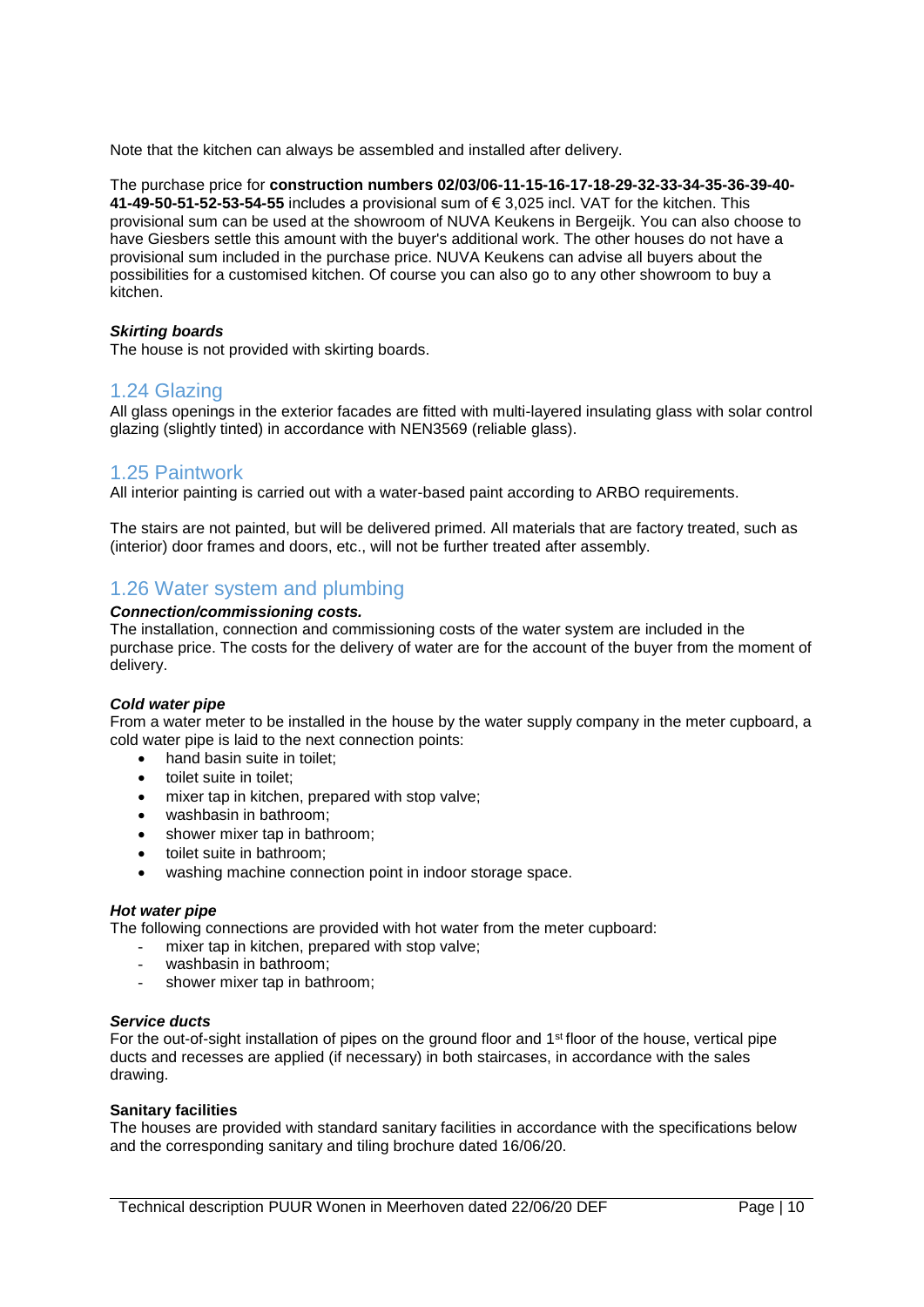#### **Construction numbers 01/04/05-07/08/09-10/12/13-14-19-20-21-22-23-24-25-26-27-28-30--31-37- 38-42-43-44-45-46-47-48-56.**

Toilet space ground floor

- Toilet suite
	- $\circ$  Duravit Durastyle wall-mounted deep flush WC and Duravit Durastyle toilet seat with lid, white (top of toilet is sealed off)
	- o Wisa Argos cover plate with dual flush, white
- Hand basin suite
	- o Duravit Durastyle handbasin, white, 36x22cm
	- o HansGrohe Logis hand basin tap 70, chrome

#### Bathroom

- Washbasin suite
	- o Duravit Durastyle washbasin with overflow, white, 60x44cm
	- o HansGrohe Logis washbasin mixer tap 100, chrome
	- o Alterna Square mirror, 57x45cm incl. stainless steel mirror clamps
- Bath-shower unit
	- o Berg shower channel 70cm stainless steel
	- o HansGrohe Crometta 100 vario adjustable shower head and slider rail set 65cm, chrome
- Toilet suite first floor
	- $\circ$  Duravit Durastyle wall-mounted deep flush WC and Duravit Durastyle toilet seat with lid, white (top of toilet is sealed off)
	- o Wisa Argos cover plate with dual flush, white
- Decorative radiator
	- o Vasco Bathline Bb-El, electric radiator 750W, 50x1274cm, white RAL 9016

#### **Construction numbers 02/03/06-11-15-16-17-18-29-32-32-33-34-35-36-39-40-41-49-50-51-52-53- 54-55**

Toilet space ground floor

- Toilet suite
	- $\circ$  Duravit D Code wall-mounted deep flush WC and Duravit D Code toilet seat with lid, white (top of toilet is sealed off)
	- o Wisa Argos cover plate with dual flush, white
	- Hand basin suite
		- o Duravit D Code handbasin, white, 36x27cm
		- o HansGrohe Logis hand basin tap 70, chrome

#### Bathroom

- Washbasin suite
	- o Duravit D Code washbasin with overflow, white, 60cm
	- o HansGrohe Logis washbasin mixer tap 100, chrome
	- o Alterna Square mirror, 57x45cm incl. stainless steel mirror clamps
- Bath-shower unit
	- o Berg shower drain 14.6x14.6cm stainless steel
	- o HansGrohe Crometta 100 vario adjustable shower head and slider rail set 65cm, chrome
- Toilet suite first floor
	- o Duravit D Code wall-mounted deep flush WC and Duravit D Code toilet seat with lid, white (top of toilet is sealed off)
	- o Wisa Argos cover plate with dual flush, white
- Decorative radiator
	- o Vasco Bathline Bb-El, electric radiator 750W, 50x1274cm, white RAL 9016

The above will be settled with you in the showroom if you do choose tiles other than the standard tiles.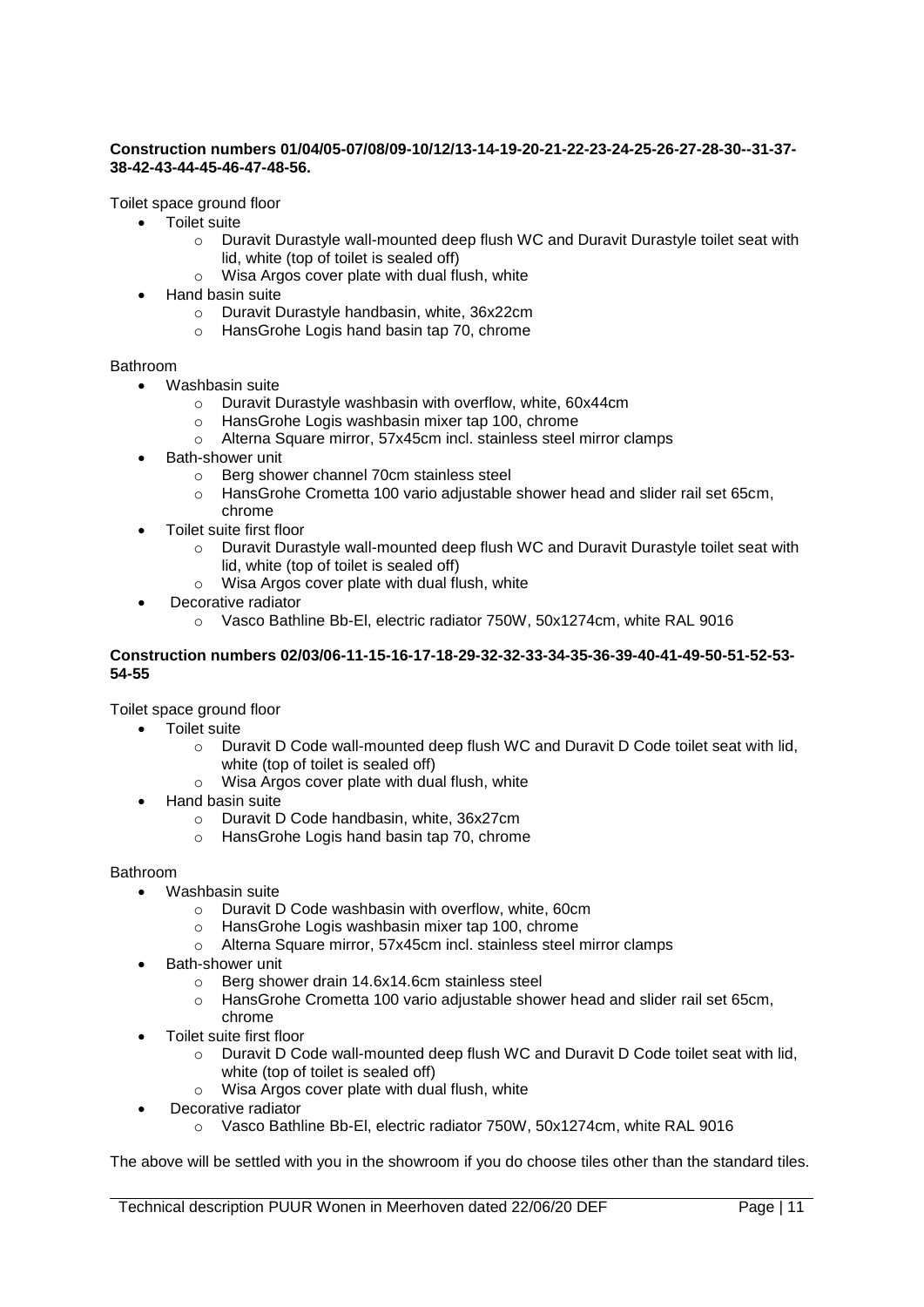If you choose for shell, an amount for the sanitary facilities and tiling will be refunded to you via the buyer's wishes. The refunded amounts and descriptions of bathroom/toilet adaptations can be found in the buyers option list.

## <span id="page-12-0"></span>1.27 Heating system

For heating, use is made of district heating from the Biomass power station in Meerhoven.

As far as possible, the pipes lie in the screed and rise through shafts or chamfered corners. From the risers, the plastic pipes in the floor are led to the underfloor heating distributor on the ground floor. The distributor is positioned under the stairs and in the technical space on the 1st floor. It will not further finished.

The ground floor is provided with underfloor heating with the exception of the area under the stairs and the kitchen cabinets. A single loop is applied in the toilet on the ground floor. Control takes place via a thermostat in the living room which controls the district heating valve in the meter cupboard.

The bedrooms on the floor(s) are provided with wall convectors of the make Jaga Tempo. The bathroom is fitted with an electric towel radiator as indicated. All convectors are fitted with a thermostatic valve for room control.

The room temperatures listed below are reached and maintained in the event of simultaneous heating of all rooms at a given outdoor temperature and wind speed in accordance with the standard sheets:

| Living room/kitchen | $22 °C$ ; |
|---------------------|-----------|
| Hallway             | 18 °C:    |
| Toilet              | 18 °C:    |
| <b>Bedrooms</b>     | 22 °C:    |
| <b>Bathroom</b>     | 22 °C     |
| Circulation spaces  | 18 °C:    |

## <span id="page-12-1"></span>1.28 Mechanical ventilation

The houses are provided with mechanical extraction in the kitchen, toilet, bathroom, technical space and attic by a heat recovery unit placed in the indoor technical space. The air is discharged via exhaust valves in the wall or ceiling. The controls of this heat recovery unit are placed in the living room. The supply of fresh air is provided by means of supply valves in the living room and bedrooms. The inlet and outlet points of the mechanical ventilation are indicated on the sales drawings. The exact position may deviate from this.

## <span id="page-12-2"></span>1.29 Electrical system

#### *Connection/commissioning costs*

The insulation, connection and commissioning costs of the electrical system are included in the purchase price. The costs for the delivery of electricity are for the account of the buyer from the moment of delivery.

#### **Electrical system**

An electrical system is installed in the house as indicated on the sales drawings. The system is installed in accordance with the applicable standards and regulations and complies with standard sheet NEN 1010. The meter cupboard is equipped as standard with a 3x25A mains connection.

The fuse box is provided with 7 groups, consisting of 3 lighting groups, 1 group for an oven, 1 group for electric cooking, 1 group for a washing machine and 1 group for a tumble dryer. The fuse box includes 3 earth-leakage circuit breakers.

The house is provided with a bell system, consisting of a wireless bell pusher and zoomer.

All switches and socket outlets in the house (placed horizontally) are fully built-in and of the make Busch Jaeger Balance SI standard white (RAL9010).

Technical description PUUR Wonen in Meerhoven dated 22/06/20 DEF Page | 12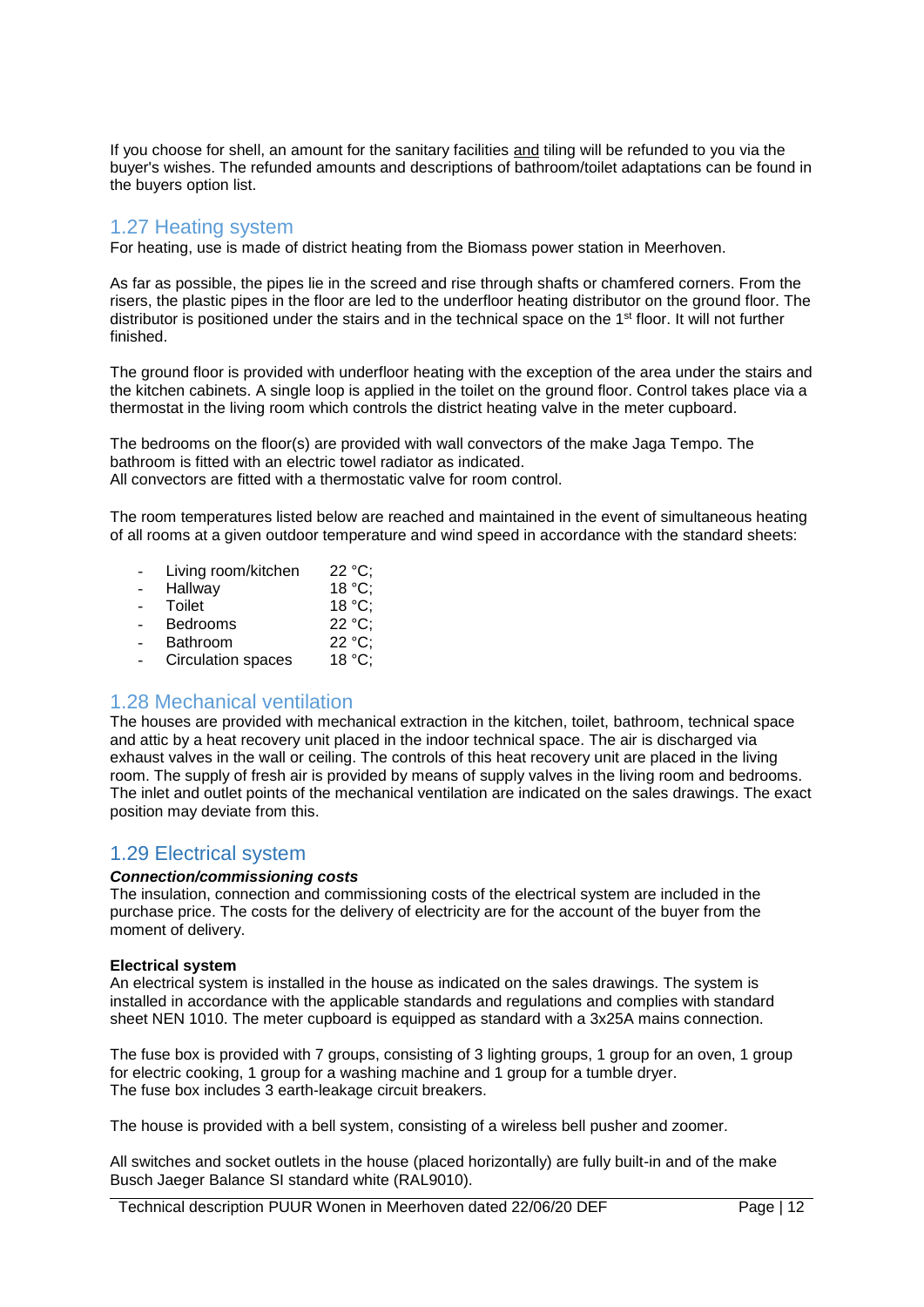Electricity ducts and sockets in the shed are surface mounted. Surface-mounted elements and the wall socket for cooking can consist of a different make.

The following standard heights are used, unless indicated otherwise:

- The wall sockets and empty and wired connection points for e.g. telephone and central antenna at 30cm + floor;
- The switches, combination switches and wall sockets at 105cm + floor;
- The room thermostat in the living room and bedroom 1 at 150cm + floor;
- The main controls heat recovery unit at 150cm + floor:
- The connection points in the kitchen are installed at height in accordance with the sales drawing / zero-situation drawing from the kitchen supplier;
- Wall lighting points and exterior lighting points at 20cm + floor, except in the bathroom, where at 180cm + floor.

#### *Central antenna and/or telephone system*

For the purposes of antenna and/or telephone system, built-in sockets (wired ducts) are installed in various rooms in accordance with the sales drawings. The ducts are wired with CAT5E cables.

The network operator for telephone/TV/Internet/fibreglass is not yet known at this stage, but fibreglass connection will be available in the meter cupboard. The contract with a provider, the actual connection must be made by the buyer himself.

#### *Fire detection*

The necessary smoke detectors are installed in the house in accordance with the applicable regulations. The smoke detectors are interconnected and connected to the mains. They are also equipped with an alkaline backup (battery).

### <span id="page-13-0"></span>1.30 General

#### *Cleaning*

The entire house is delivered 'broom clean', except for the sanitary facilities, tiling and glazing, which are delivered clean. All building debris is removed.

#### *Delivery*

You will be informed in writing of the final date and time of delivery at least two weeks in advance.

#### *Changes during construction*

All changes, commissioned by the contractor and/or on the instructions of the buyer, must comply with the provisions of the relevant articles of the General Conditions, belonging to the agreement. Giesbers also reserves the right to make changes to drawings and this technical description if it deems this necessary from a structural and/or technical point of view and the quality is not seriously affected by this. All subject to consultation with the architect. In that case, an erratum will be sent.

#### *Work immediately after delivery*

Usually there is a humid climate in the house (construction moisture), for this it is necessary to ventilate frequently and not to set the heating too high. This also reduces excessive discolouration of the paintwork due to building moisture escaping. Also the application of various floor and wall finishes immediately after delivery can lead to unexpected damage as it causes construction moisture to be "trapped". Giesbers accepts no liability for this damage.

#### *Shrinkage*

Due to the application of various materials with different properties and partly due to drying, shrinkage cracks may occur at the connection seams in particular. Giesbers accepts no responsibility or liability for these shrinkage cracks. These can be sealed off during the maintenance of the house, special (flexible) materials can be freely purchased for this purpose.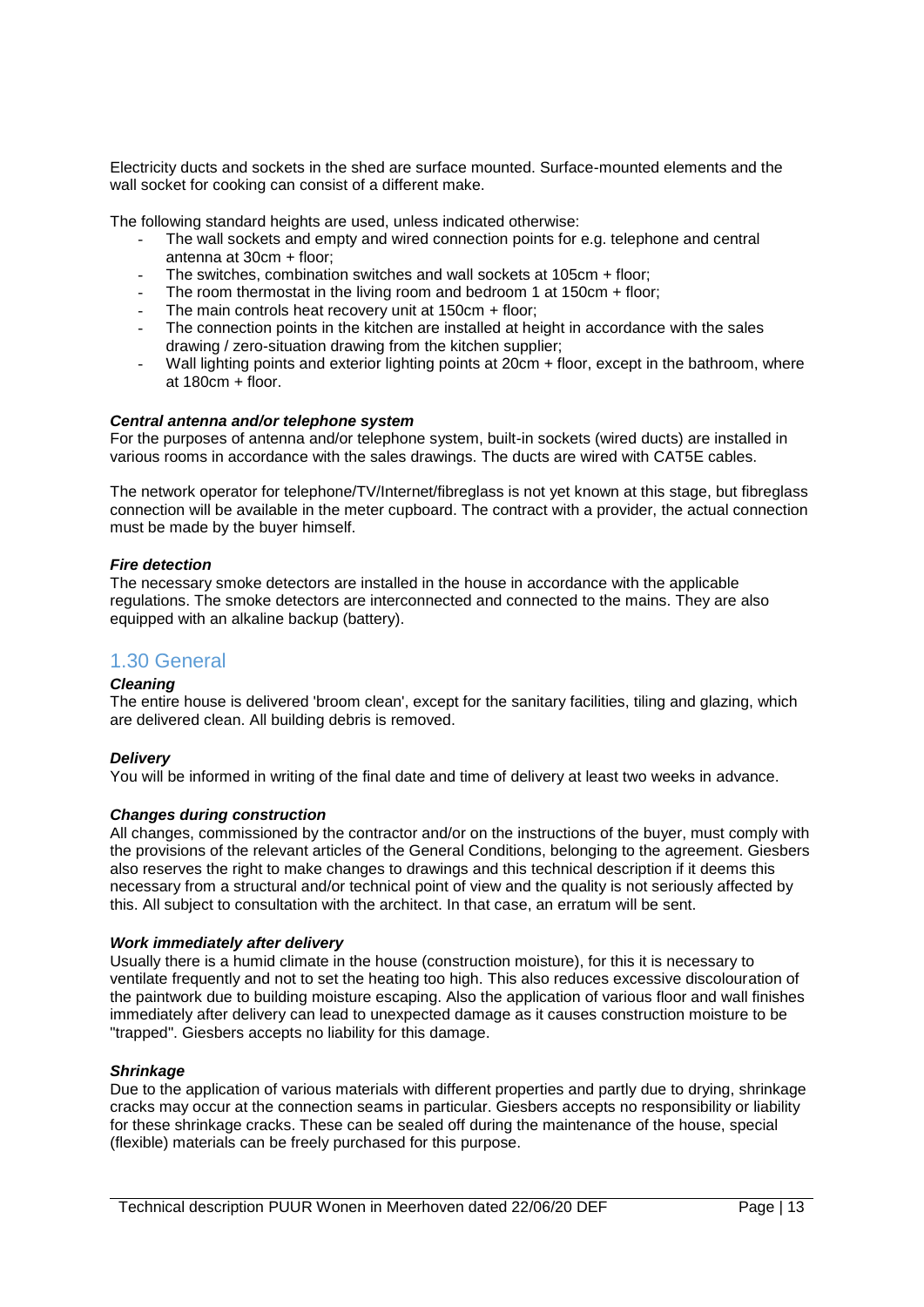#### *Insurance*

The insurance taken out by the Giesbers ends on the day of delivery. You must insure your property against fire and storm damage from this date.

#### *Connection costs*

The installation and connection costs and any commissioning costs relating to electrical energy, water, heat and sewerage are included in the purchase/sale price. The water and electricity consumption costs are for the account of the Giesbers until the day of delivery. Electricity meters are installed and connected by a utility to be determined. As buyer, you are free to choose an energy supplier of your choice from the day of delivery.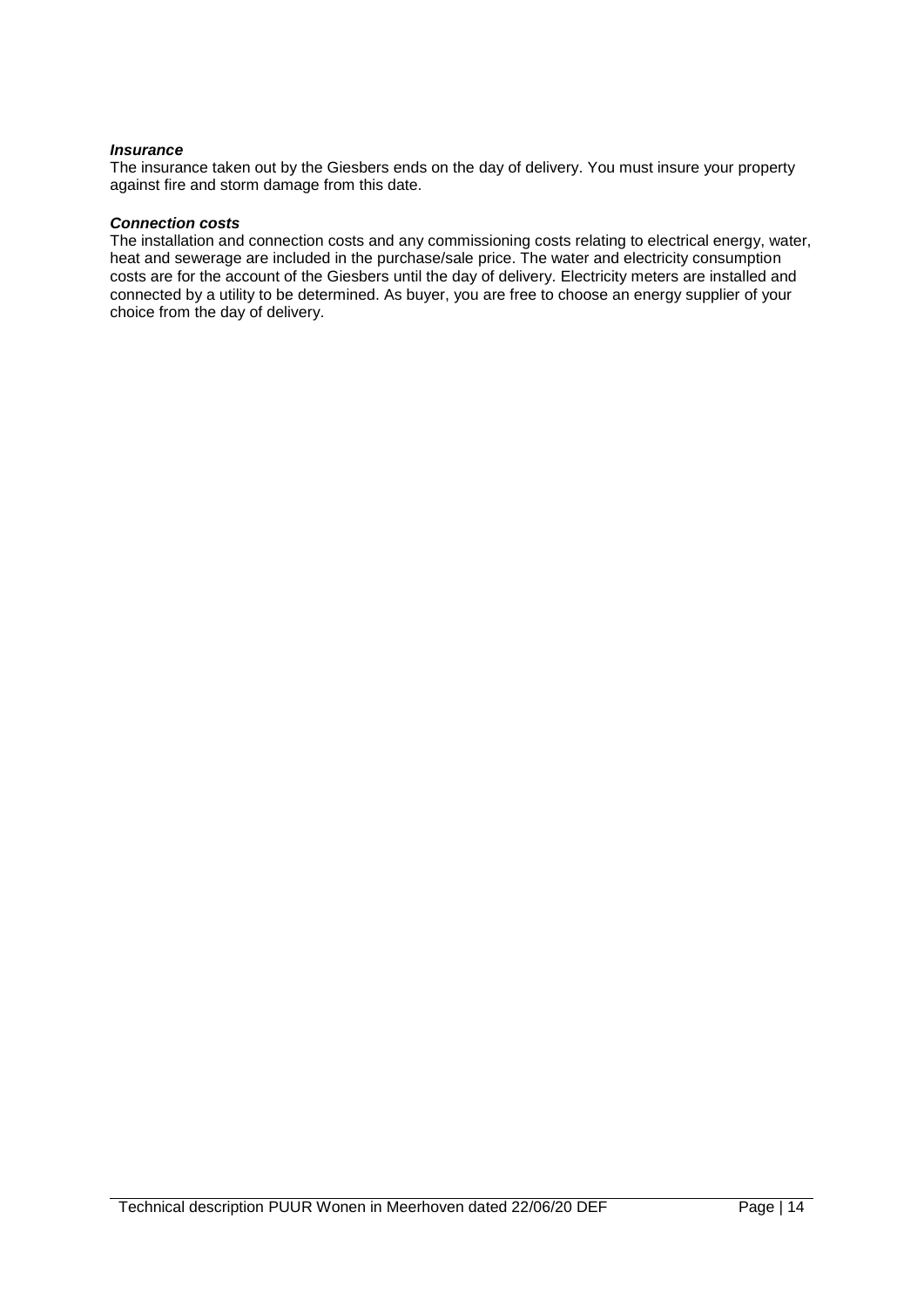## **Colours and materials schedule**

| <b>Element</b>                                                                                                    | <b>Material</b>                                                           | Colour                                                                                                  |
|-------------------------------------------------------------------------------------------------------------------|---------------------------------------------------------------------------|---------------------------------------------------------------------------------------------------------|
| Façade brickwork<br>Pointing                                                                                      | Brick, waal size<br>Pointing mortar                                       | Light grey nuanced<br>Light grey                                                                        |
| Wooden façade cladding<br>Wooden frames<br>Windowsills                                                            | Wooden boarding<br>Wooden boarding<br>Aluminium                           | Natural (aging to grey)<br>Natural (aging to grey)<br>Grey white RAL 9002                               |
| exterior frames<br>Revolving parts exterior<br>frames                                                             | Hardwood<br>Hardwood                                                      | Grey white RAL 9002<br>Grey white RAL 9002                                                              |
| Flush front door<br>Rear door/fronts/sliding<br>doors                                                             | Wood<br>Hardwood                                                          | Grey white RAL 9002<br>Grey white RAL 9002                                                              |
| Shed frame<br>Shed door<br>Panel between frames                                                                   | Hardwood<br>Hardwood<br>Rockpanel                                         | Stone grey RAL 7030<br>Stone grey RAL 7030<br>Grey white RAL 9002                                       |
| French balcony fencing<br>Lintels/facade carriers<br>Edging strips<br>Roofing<br>Roof duct<br>Rainwater discharge | Steel<br><b>Steel</b><br>Aluminium<br><b>Bitumen</b><br>Aluminium<br>Zinc | Grey white RAL 9002<br>Stone grey RAL 7030<br>Stone grey RAL 7030<br><b>Black</b><br>Natural<br>Natural |
| (houses)<br>Rainwater discharge (sheds)<br>Pergola<br>Garden walls / retaining walls                              | Zinc<br>Wood<br>Concrete                                                  | Natural<br>Natural (aging to grey)<br>Vertical motif, light grey                                        |
| Entrance gate (Parkzicht<br>type)                                                                                 | <b>Steel</b>                                                              | Stone grey RAL 7030                                                                                     |